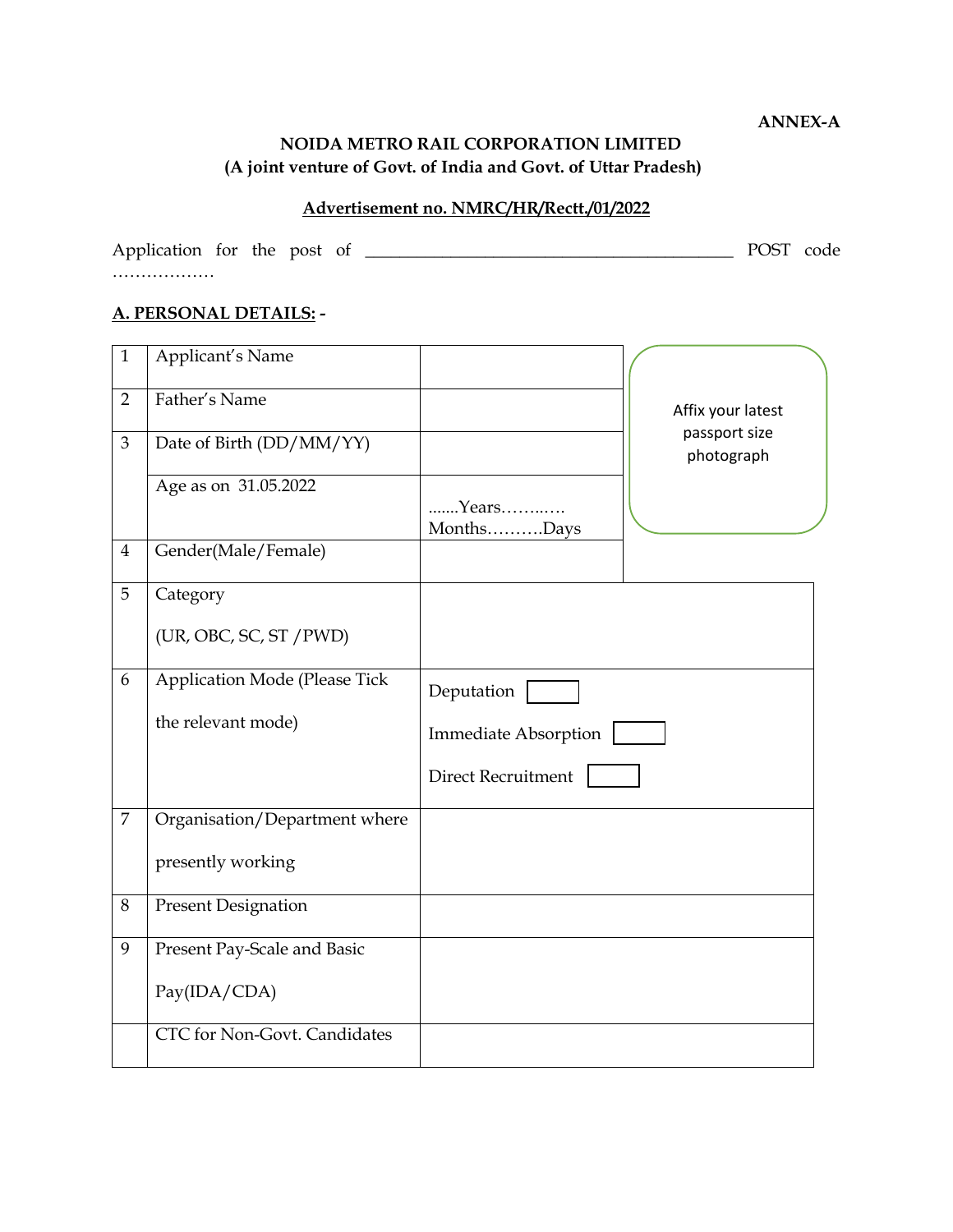|    | Holding present pay-scale/CTC    |                             |
|----|----------------------------------|-----------------------------|
|    | w.e.f                            |                             |
|    | (Please mention DD/YY/MM)        |                             |
| 10 | Period of holding the present    |                             |
|    | grade                            | YearsMonthsDays<br>.        |
| 11 | Total Executive Experience as on |                             |
|    | 31.05.2022                       | YearsMonthsDays<br>$\cdots$ |
| 12 | Correspondence Address           |                             |
| 13 | Contact No. (with STD code)      | Landline Phone:             |
|    |                                  |                             |
|    |                                  |                             |
|    |                                  |                             |
|    |                                  |                             |
| 14 | Aadhar no.                       |                             |

# **B. EDUCATIONAL DETAILS**

| S.N | Qualification | Name of                    | of<br>Year | Division/Grade/ |
|-----|---------------|----------------------------|------------|-----------------|
|     |               | Board/Institute/University | passing    | Percentage      |
|     |               |                            |            |                 |
|     |               |                            |            |                 |
|     |               |                            |            |                 |
|     |               |                            |            |                 |
|     |               |                            |            |                 |
|     |               |                            |            |                 |
|     |               |                            |            |                 |
|     |               |                            |            |                 |
|     |               |                            |            |                 |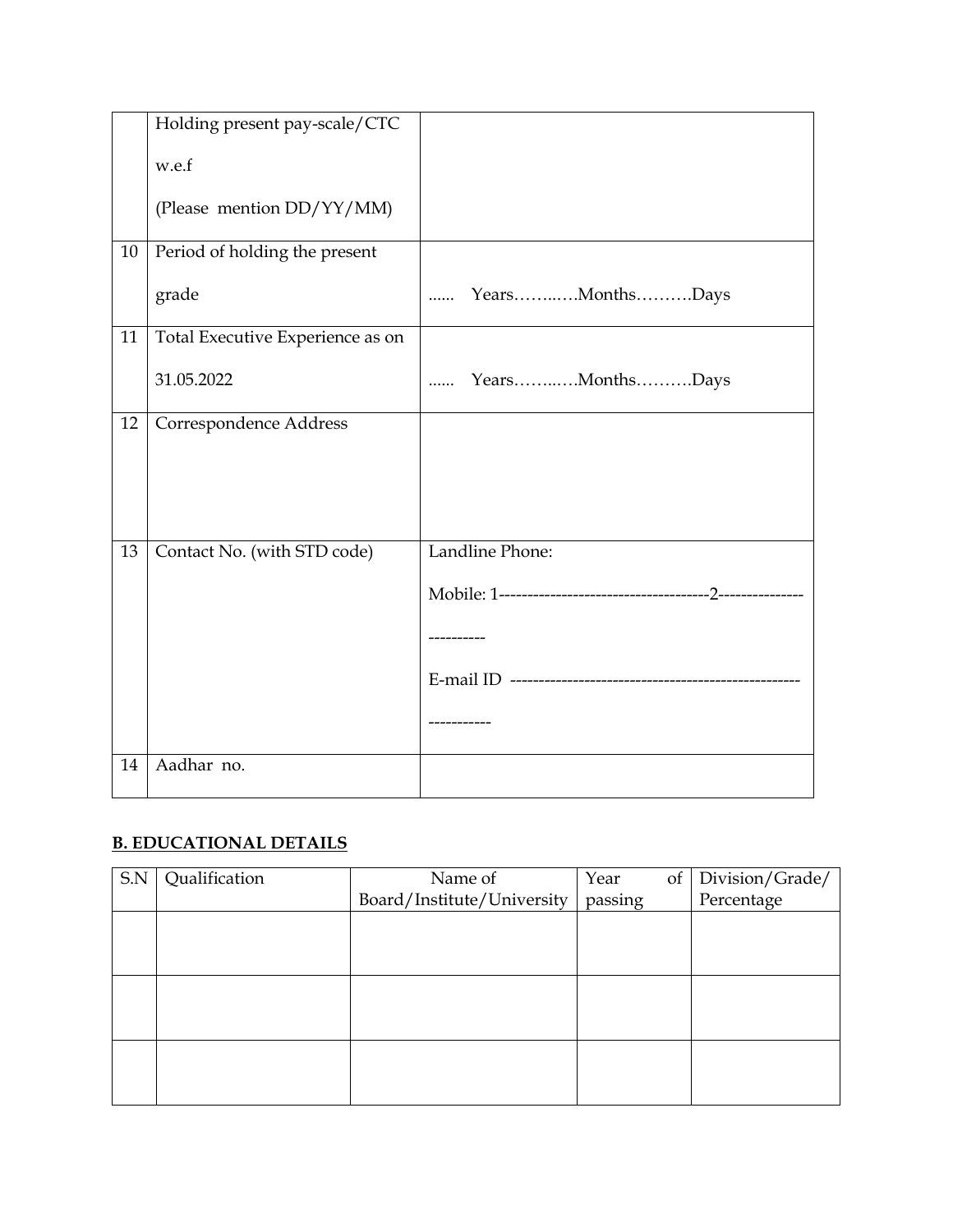# C. EXPERIENCE DETAILS; -

| $\ensuremath{\mathrm{S}}\xspace\ensuremath{\mathrm{N}}\xspace$ |      | Period                          | Designation | Pay Scale | Organization Responsibilities |
|----------------------------------------------------------------|------|---------------------------------|-------------|-----------|-------------------------------|
|                                                                | From | $\underline{\operatorname{To}}$ |             |           |                               |
|                                                                |      |                                 |             |           |                               |
|                                                                |      |                                 |             |           |                               |
|                                                                |      |                                 |             |           |                               |
|                                                                |      |                                 |             |           |                               |
|                                                                |      |                                 |             |           |                               |
|                                                                |      |                                 |             |           |                               |
|                                                                |      |                                 |             |           |                               |
|                                                                |      |                                 |             |           |                               |
|                                                                |      |                                 |             |           |                               |

# (\*\*\* **Attach separate sheet, if required)**

- Total work experience in the relevant field……………………………….. Years-------------------- months

## **D. OTHER DETAILS; -**

|                | Whether any punishment awarded in last 05 years.                                                                                             |         |
|----------------|----------------------------------------------------------------------------------------------------------------------------------------------|---------|
|                | If yes, please furnish details                                                                                                               | Yes/No  |
| $\overline{2}$ | Whether any disciplinary action/inquiry<br>is<br>contemplated against the applicant.                                                         | Yes/No  |
|                | If yes, please furnish details                                                                                                               |         |
| 3              | Furnish Annual Performance Appraisal Report<br>grading (outstanding/Very<br>(APAR)<br>if<br>Good/Good/Average/Below average),<br>applicable. | 2018-19 |
|                |                                                                                                                                              | 2019-20 |
|                |                                                                                                                                              | 2020-21 |
|                |                                                                                                                                              | 2021-22 |
| 4              | Time required for joining, if selected                                                                                                       |         |